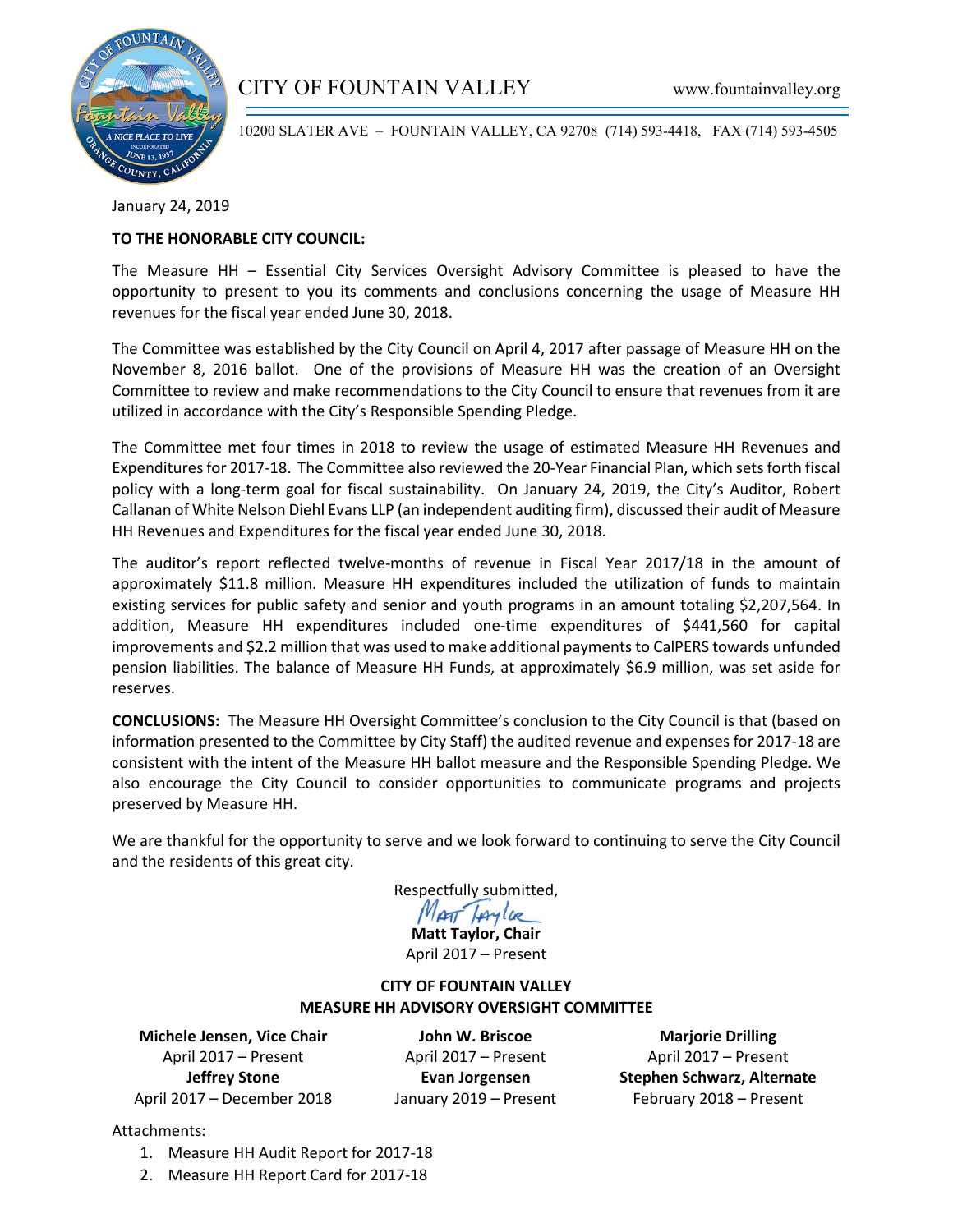### **CITY OF FOUNTAIN VALLEY, CALIFORNIA**

### **SCHEDULE OF MEASURE HH REVENUES AND EXPENDITURES**

# **WITH INDEPENDENT ACCOUNTANTS' REPORT ON EXAMINATION REPORT ON MANAGEMENT'S ASSERTIONS ABOUT THE CITY'S COMPLIANCE WITH MEASURE HH**

**FOR THE YEAR ENDED JUNE 30, 2018**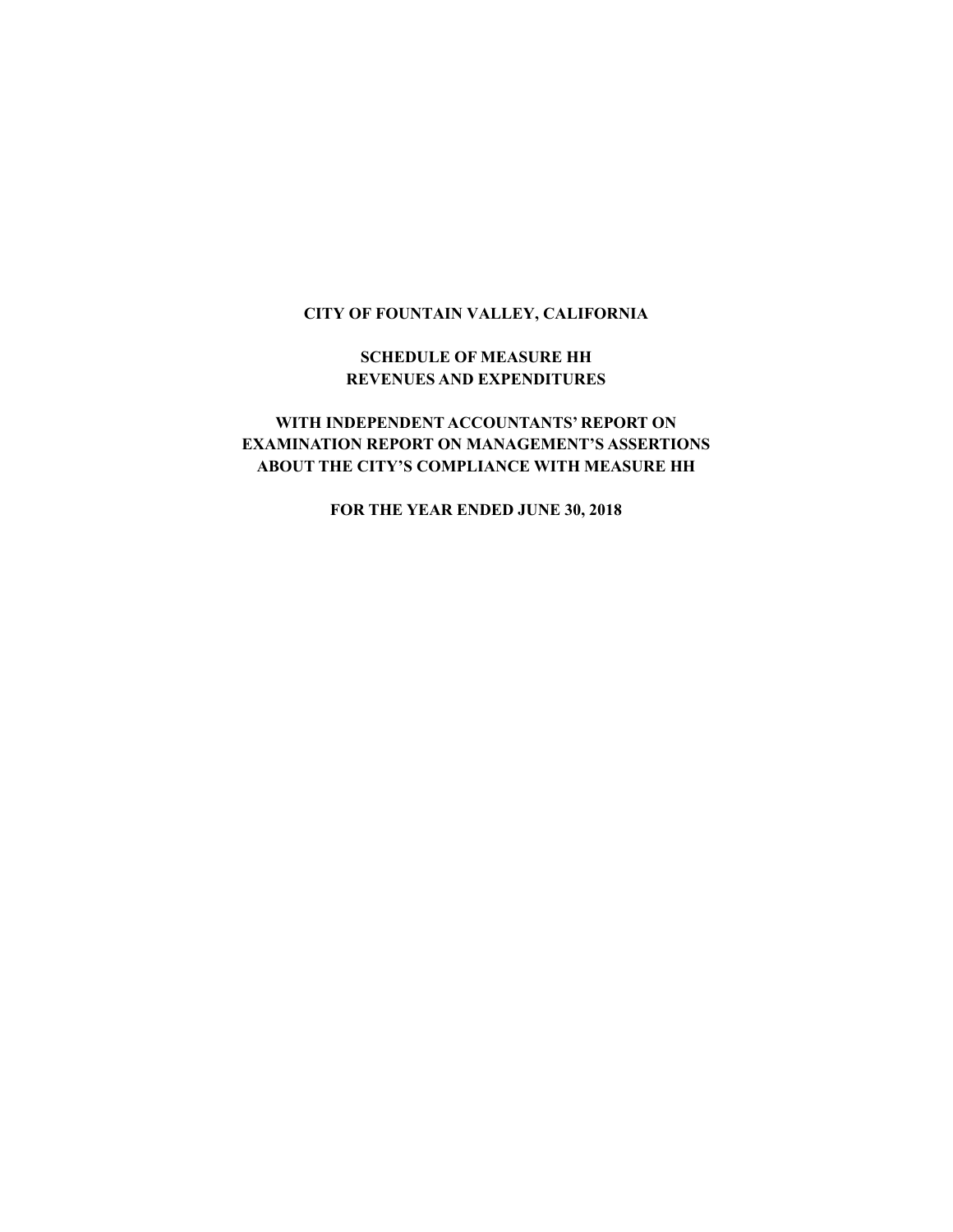## INDEPENDENT ACCOUNTANTS' REPORT ON EXAMINATION REPORT ON MANAGEMENT'S ASSERTIONS ABOUT THE CITY'S COMPLIANCE WITH MEASURE HH

To the Honorable Mayor and Members of City Council of the City of Fountain Valley Fountain Valley, California

We have examined management of the City of Fountain Valley, California's, (City) assertion that the City complied with Measure HH included in the accompanying Schedule of Measure HH Revenues and Expenditures (Schedule) during the fiscal year ended June 30, 2018. The City's management is responsible for its assertion. Our responsibility is to express an opinion on management's assertion about the City's compliance with the specified requirements based on our examination.

Our examination was conducted in accordance with attestation standards established by the American Institute of Certified Public Accountants. Those standards require that we plan and perform the examination to obtain reasonable assurance about whether management's assertion about compliance with the specified requirements is fairly stated, in all material respects. An examination involves performing procedures to obtain evidence about whether management's assertion is fairly stated, in all material respects. The nature, timing, and extent of the procedures selected depend on our judgment, including an assessment of the risks of material misstatement of management's assertion, whether due to fraud or error. We believe that the evidence we obtained is sufficient and appropriate to provide a reasonable basis for our opinion.

Our examination does not provide a legal determination on the City's compliance with the specified requirements.

In our opinion, management's assertion that the City complied with Measure HH reporting requirements included in the accompanying Schedule is fairly stated, in all material respects.

This report is intended solely for the information and use of the City Council and management of the City of Fountain Valley, California and is not suitable for any other purpose.

White Nelson Diebl Chans LLP

Irvine, California January 8, 2019

> 2875 Michelle Drive, Suite 300, Irvine, CA 92606 • Tel: 714.978.1300 • Fax: 714.978.7893 1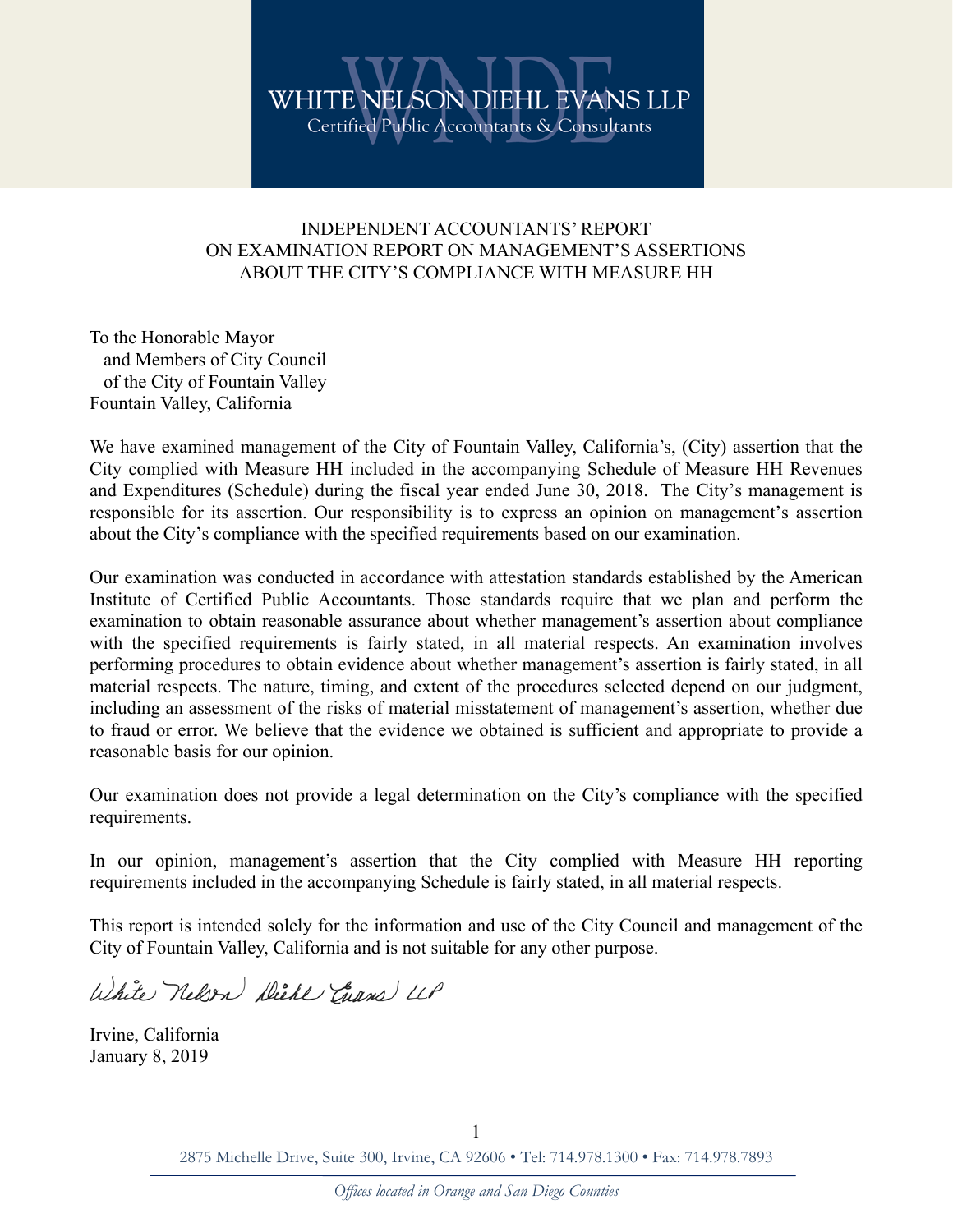#### CITY OF FOUNTAIN VALLEY

#### SCHEDULE OF MEASURE HH REVENUES AND EXPENDITURES

### Fiscal Year Ended June 30, 2018

| <b>Measure HH Revenues</b>                                        | S | 11,764,066 |
|-------------------------------------------------------------------|---|------------|
| <b>Measure HH Expenditures:</b>                                   |   |            |
| <b>Reoccurring Expenses Incurred on Essential City Services</b>   |   | 2,207,564  |
| <b>One-Time Expenses (Capital Projects &amp; Pension Paydown)</b> |   | 2,641,560  |
| <b>Financial Stewardship: Reserves Set-Aside in 17-18</b>         | S | 6,914,942  |
| <b>Financial Stewardship: Reserves Set-Aside in 16-17</b>         |   | 1,747,320  |
| Financial Stewardship: Reserves as of June 30, 2018               |   | 8,662,262  |

Measure HH provided necessary funding in Fiscal Year 2017/18 that was used for the following in accordance with the **Responsible Spending Pledge**:

#### **Reoccurring Expenses Incurred on Essential City Services:**

| <b>Public Safety</b><br>Maintain 911 Emergency Response Times & Keep Fire Station No. 2 open.                                                                                                                                                                                                                                                                                                                           | \$ | 885,789           |
|-------------------------------------------------------------------------------------------------------------------------------------------------------------------------------------------------------------------------------------------------------------------------------------------------------------------------------------------------------------------------------------------------------------------------|----|-------------------|
| Without Measure HH, staff would have faced the challenge of closing Fire Station No.2,<br>which would have been a gradual process spanning multiple years. The total cost<br>attributable to 14-full-time equivalents (FTEs) within various classifications assigned to<br>Fire Station No. 2 is \$1,757,772. Measure HH provided funding to keep Fire Station No. 2<br>open and maintain 911 emergency response times. |    |                   |
| Police and Fire Pension Costs that are Legally Required to be Paid to CalPERS<br>Police and Fire Training Programs                                                                                                                                                                                                                                                                                                      |    | 911,331<br>43,054 |
| <b>Total Public Safety</b>                                                                                                                                                                                                                                                                                                                                                                                              |    | 1,840,174         |
| <b>Senior &amp; Youth Programs</b><br>Amount associated with the cost to keep the Recreation Center, Community Center<br>& Senior Center open.                                                                                                                                                                                                                                                                          |    | 367,390           |
| <b>Total Reoccurring Expenses \$</b>                                                                                                                                                                                                                                                                                                                                                                                    |    | 2,207,564         |
| <b>One-Time Expenses:</b>                                                                                                                                                                                                                                                                                                                                                                                               |    |                   |
| <b>Capital Improvements</b><br>Includes \$350,000 for residential road rehab and \$91,560 for park improvements.                                                                                                                                                                                                                                                                                                        | S  | 441,560           |
| <b>Additional Payment to CalPERS towards unfunded pension liabilities</b>                                                                                                                                                                                                                                                                                                                                               |    | 2,200,000         |
| <b>Total One-Time Expenses \$</b>                                                                                                                                                                                                                                                                                                                                                                                       |    | 2,641,560         |
| <b>Reserves Set-Aside in 17-18:</b>                                                                                                                                                                                                                                                                                                                                                                                     |    |                   |
| OPEB Reserves - Transfer to Other Post-Employment Benefits (OPEB) Trust Fund.                                                                                                                                                                                                                                                                                                                                           | \$ | 1,700,000         |
| Pension Reserves - Initial contribution to Pension Trust Fund.                                                                                                                                                                                                                                                                                                                                                          |    | 2,800,000         |
| Capital Reserves - Includes \$98,841 increase in General Fund Capital Reserves and<br>\$360,000 transfer to Fleet Management Internal Service Fund for Fire Apparatus                                                                                                                                                                                                                                                   |    | 458,841           |
| <b>Emergency Reserves</b>                                                                                                                                                                                                                                                                                                                                                                                               |    | 1,956,101         |
| Total Reserves Set-Aside in 17-18 \$                                                                                                                                                                                                                                                                                                                                                                                    |    | 6,914,942         |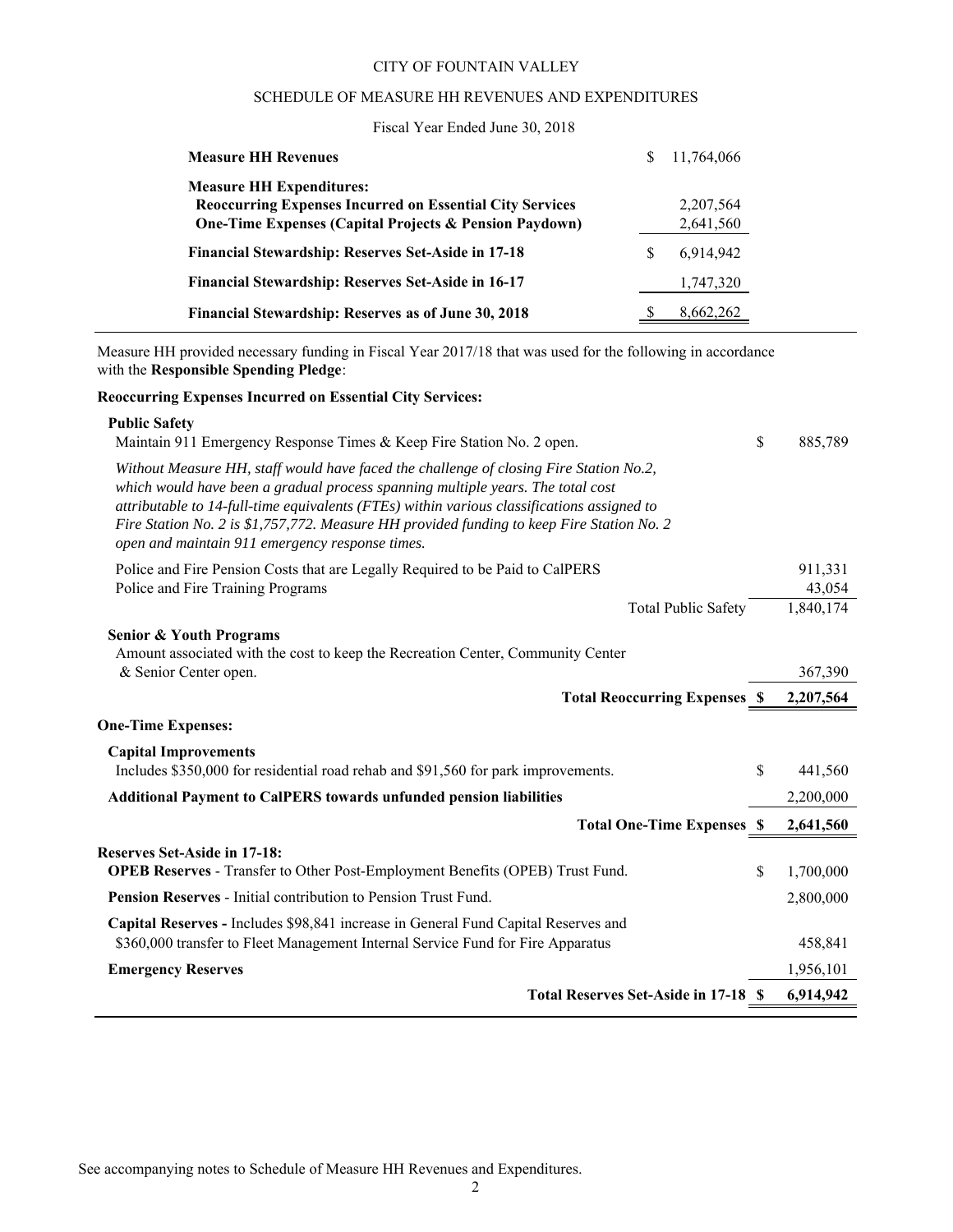### CITY OF FOUNTAIN VALLEY

### NOTES TO SCHEDULE OF MEASURE HH REVENUES AND EXPENDITURES

### For the year ended June 30, 2018

### 1. BASIS OF ACCOUNTING AND MEASUREMENT FOCUS:

The Measure HH Revenues and Expenditures Schedule (Schedule) is presented using the *modified-accrual basis of accounting.* Under the modified-accrual basis of accounting, revenues are recognized when they become both *measurable* and *available.* Revenues are considered to be available when they are collected within the current period or soon enough thereafter to pay liabilities of the current period. For this purpose, the City considers revenues to be available if they are collected within 60 days of the end of the current fiscal year. Expenditures generally are recorded when a liability is incurred, as under accrual accounting.

### 2. REVENUES AND EXPENDITURES:

Measure HH revenues consist of the one-cent transactions and use (i.e. "sales") tax approved by the voters of Fountain Valley on November 8, 2016. Measure HH became effective April 1, 2017, which provided twelve months of revenue in Fiscal Year 2017/18 in the amount of approximately \$11.8 million.

Measure HH is a general-purpose tax, which means the revenues received from the tax go into the City's General Fund to maintain or enhance any lawful City program, improvement or service such as police and fire services, senior and youth programs, etc. Without Measure HH, the General Fund's operating deficit for Fiscal Year 2017/18 would have been \$2,207,564. Measure HH expenditures include the utilization of funds to maintain existing services for public safety and senior and youth programs in an amount totaling \$2,207,564. In addition, Measure HH expenditures include one-time expenditures of \$441,560 for capital improvements and \$2,200,000 for funding of the pension liabilities.

The remaining balance of Measure HH funds represent amounts set-aside in reserves. Two reserves set-aside in Fiscal Year 2017/18 were placed in trust with a third party and include the following: (1) the OPEB reserve amount of \$1,700,000 was placed in a trust with CalPERS and (2) the pension reserve amount of \$2,800,000 was placed in a trust with PARS. The remaining reserves set-aside in Fiscal Year 2017/18, including the capital reserves of \$458,841 and the emergency reserves of \$1,956,101 represent the unexpended amount that was deposited into the City's Budget Stabilization Reserves.

The General Fund reserves set-aside in Fiscal Year 2016/17 of \$1,747,320 remain unexpended and, when added to the reserves set-aside in Fiscal Year 2017/18 result in a total reserve balance of \$8,662,262 as of June 30, 2018.